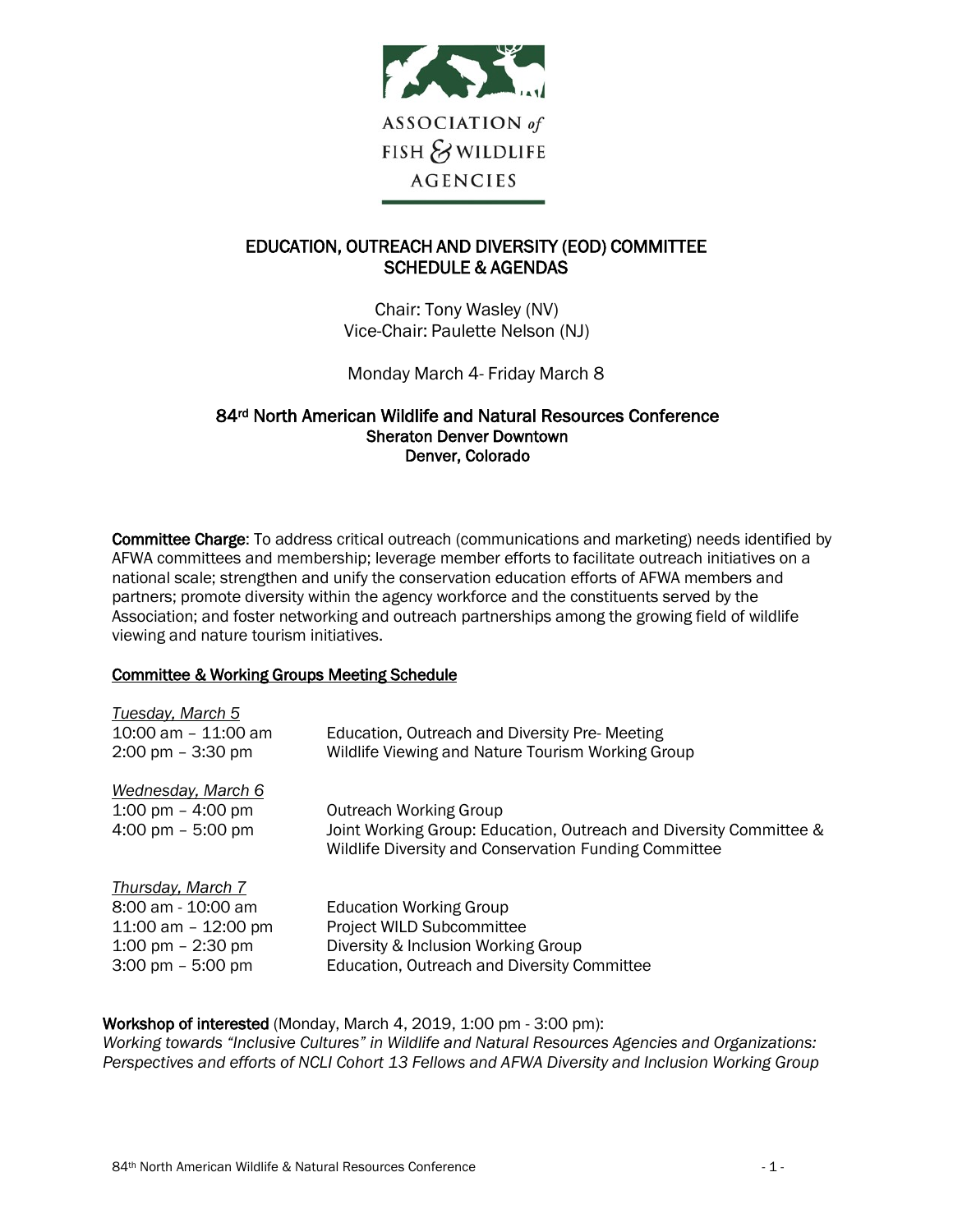### Education, Outreach and Diversity Committee Pre- Meeting Agenda

Tuesday, March 5, 2019 *Chair: Tony Wasley (NV) Vice Chair: Paulette Nelson (NJ)*

10am – 11 am Call to Order/Review Agenda- Tony Wasley (NV)

Introductions & Welcome- Tony Wasley (NV)

Overview of Theme: Meeting Shifting Values

- Diversity & Inclusion Working Group
- Education Working Group
- Outreach Working Group
- Project WILD Subcommittee
- Wildlife Viewing & Nature Tourism Working Group
- Joint Working Group: Education, Outreach and Diversity and Wildlife Diversity and Conservation Funding Committees

Discussion: Goals for 2019

Other Business

11:00 am Adjourn

#### Wildlife Viewing and Nature Tourism Working Group Agenda

Tuesday, March 5, 2019 *Working Group Chair: Shelly Plante (TX)*

2:00 pm- 3:30 pm Call to order, introductions, and review of agenda, *Shelly Plante (TX)*

3<sup>rd</sup> Wildlife Viewing and Nature Tourism Academy announcements, (February 2020, Fort Walton Beach, FL)

WVNT and State Wildlife Action Plan (SWAP)/Wildlife Diversity collaboration update and discussion, *Jennifer Newmark (NV)*

Innovative uses of eBird data for birding programs, *Sara Schweitzer (NC)*

Nature of Americans Study Update [\(https://natureofamericans.org\)](https://natureofamericans.org/), *Dave Case, DJ Case & Associates*

National Conservation Outreach Plan update, *Jenifer Wisniewski (TN)*

3:30 pm Adjourn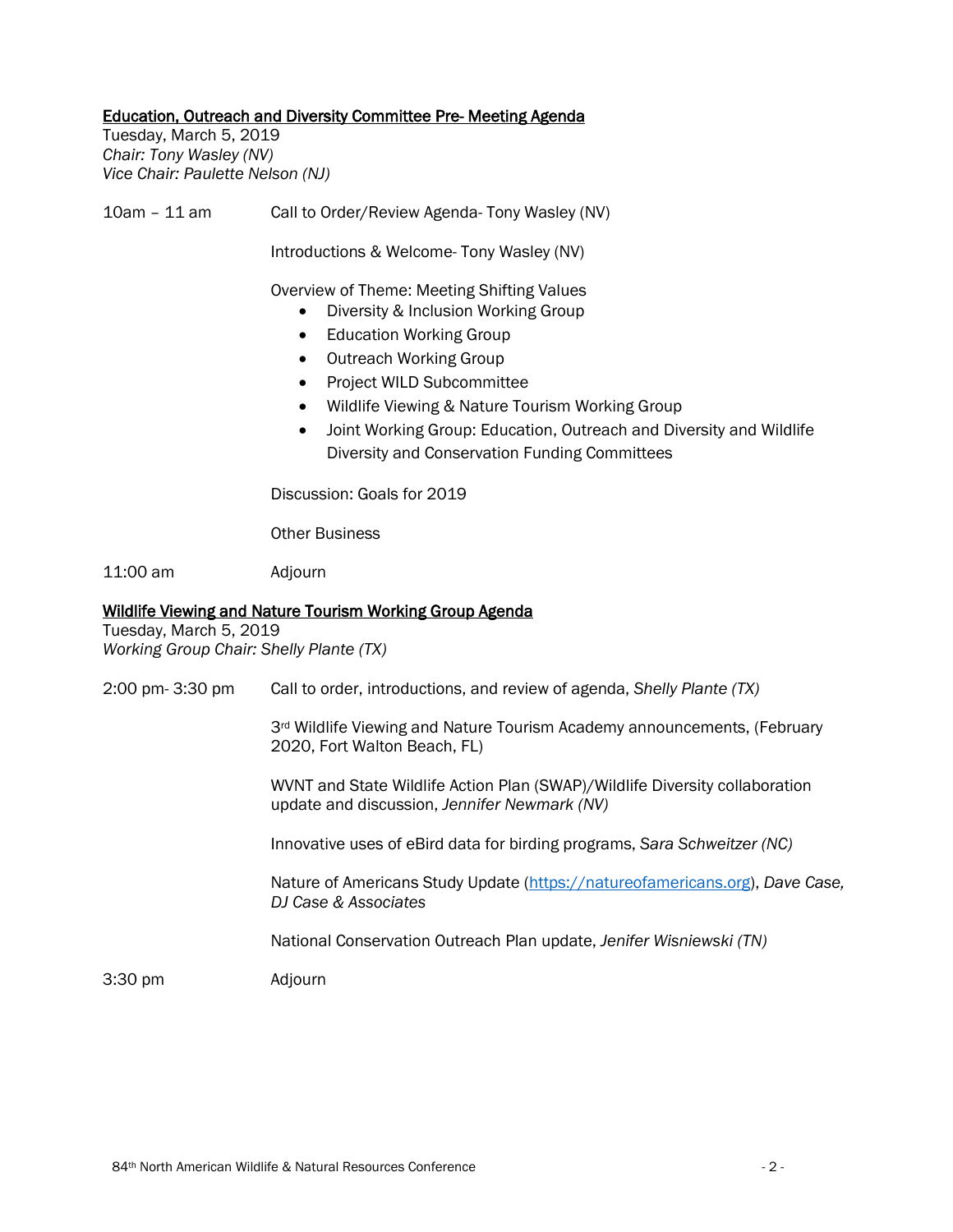## Outreach Working Group

Wednesday, March 6, 2019 *Working Group Chair: Jen Wisniewski (TN)*

| 1:00 pm- 4:00 pm | Welcome /Introductions- Jen Wisniewski (TN)                                                           |
|------------------|-------------------------------------------------------------------------------------------------------|
|                  | R3 Updates-Sam Pedder, CAHSS                                                                          |
|                  | Recovering American's Wildlife Update - Sean Saville                                                  |
|                  | How we can use data to inform our communications and outreach-Southwick<br>Associates                 |
|                  | Recent Responsive Management Survey and Communications Projects-<br>Responsive Management - Mark Duda |
|                  | Using surveys to help inform state outreach-DJ Case                                                   |
|                  | Making It Last Update<br>Where are we now; toolkit feedback; next steps                               |
|                  | Wrap-up/closing                                                                                       |
| 4:00 pm          | Adjourn                                                                                               |

## Joint Working Group: Education, Outreach and Diversity Committee & Wildlife Diversity and Conservation Funding Committee

Wednesday, March 6, 2019 *Chair: Jen Newmark (NV) Vice Chair: Keith Norris (TWS)*

4:00 pm – 5:00 pm Welcome, introductions, agenda review

Focus of the Joint Working Group

Work Plan

- Develop Charge
- Statement of Work
- Work Plan for Review

Actions for the next 6 months

Other items? Round Robin

5:00 pm Adjourn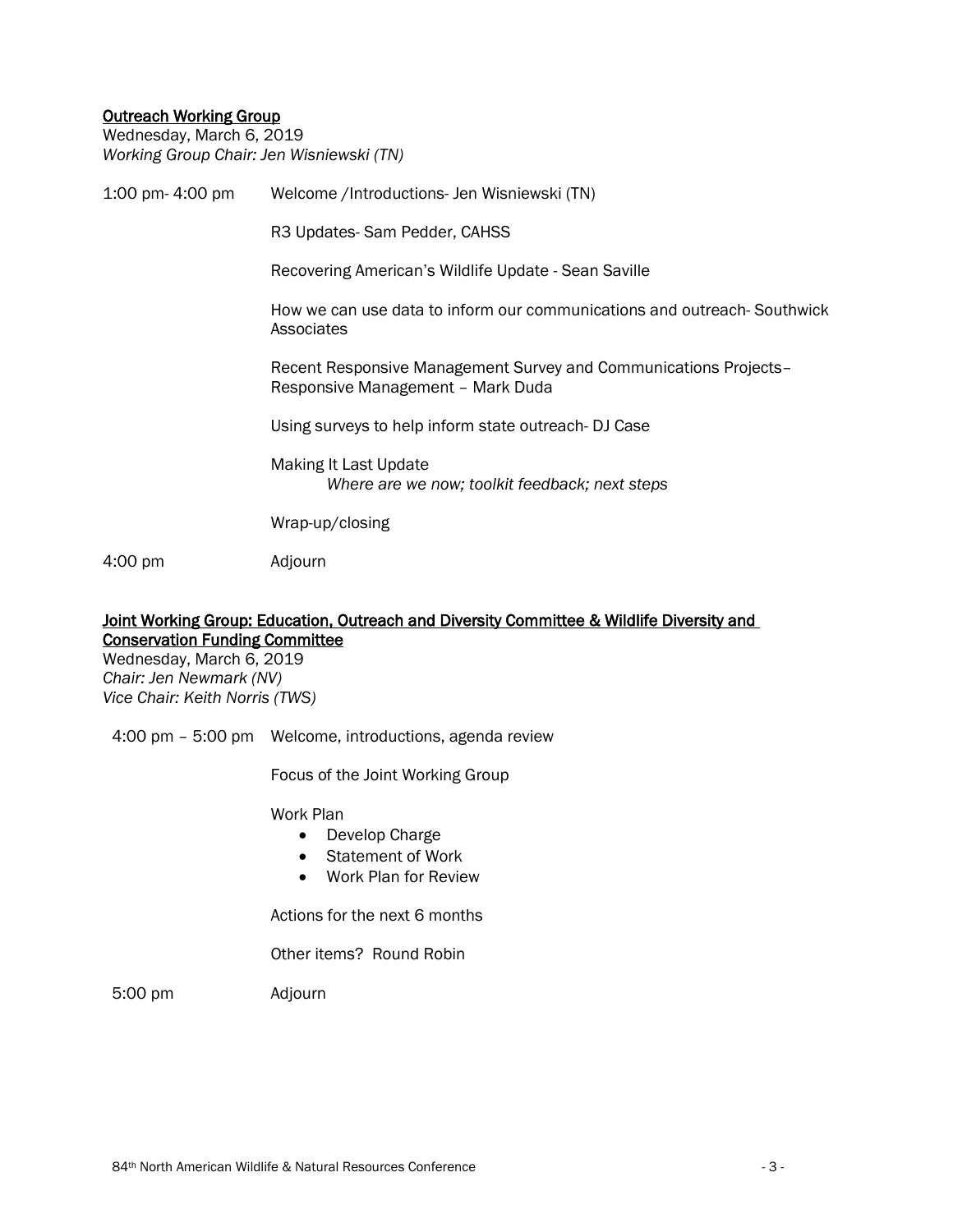### Education Working Group Agenda

Thursday, March 8, 2019 *Working Group Chair: Kellie Tharp (AZ)*

8:00 am – 10:00 am Welcome/Introductions- 5 min

Natural Pathways Project Updates - 10 min

Review Education Working Group Work Plan- 15 min

Updating the Conservation Education Strategy Online Resources - 20 min

Working Group resource needs -20 min *Discussion of possible future projects* 

Lightning round- 30 min *Come prepared to share innovative ideas, success stories and other exciting ways that your state or organization is delivering education programs*

Wrap-up/closing- 5 min

10:00 am Adjourn

#### Project WILD Subcommittee Agenda

Thursday, March 8, 2019 *Subcommittee Chair: Rusty Garrison (GA)*

| 10:00 am – 11:00 am | Call to Order/Review Agenda                                                                                    |
|---------------------|----------------------------------------------------------------------------------------------------------------|
|                     | Introductions                                                                                                  |
|                     | Approval of Minutes for the 2018 AFWA Annual Meeting                                                           |
|                     | <b>Report from Project WILD Staff</b>                                                                          |
|                     | Colorado Project WILD                                                                                          |
|                     | National Wild Turkey Federation (tentative)                                                                    |
|                     | Discussion on R3/Relevancy                                                                                     |
|                     | <b>State Roundtable</b><br>One representative per state agency highlights a couple of<br>initiatives or issues |
|                     | Wrap-up Discussion                                                                                             |
| 12:00 pm            | Adjourn                                                                                                        |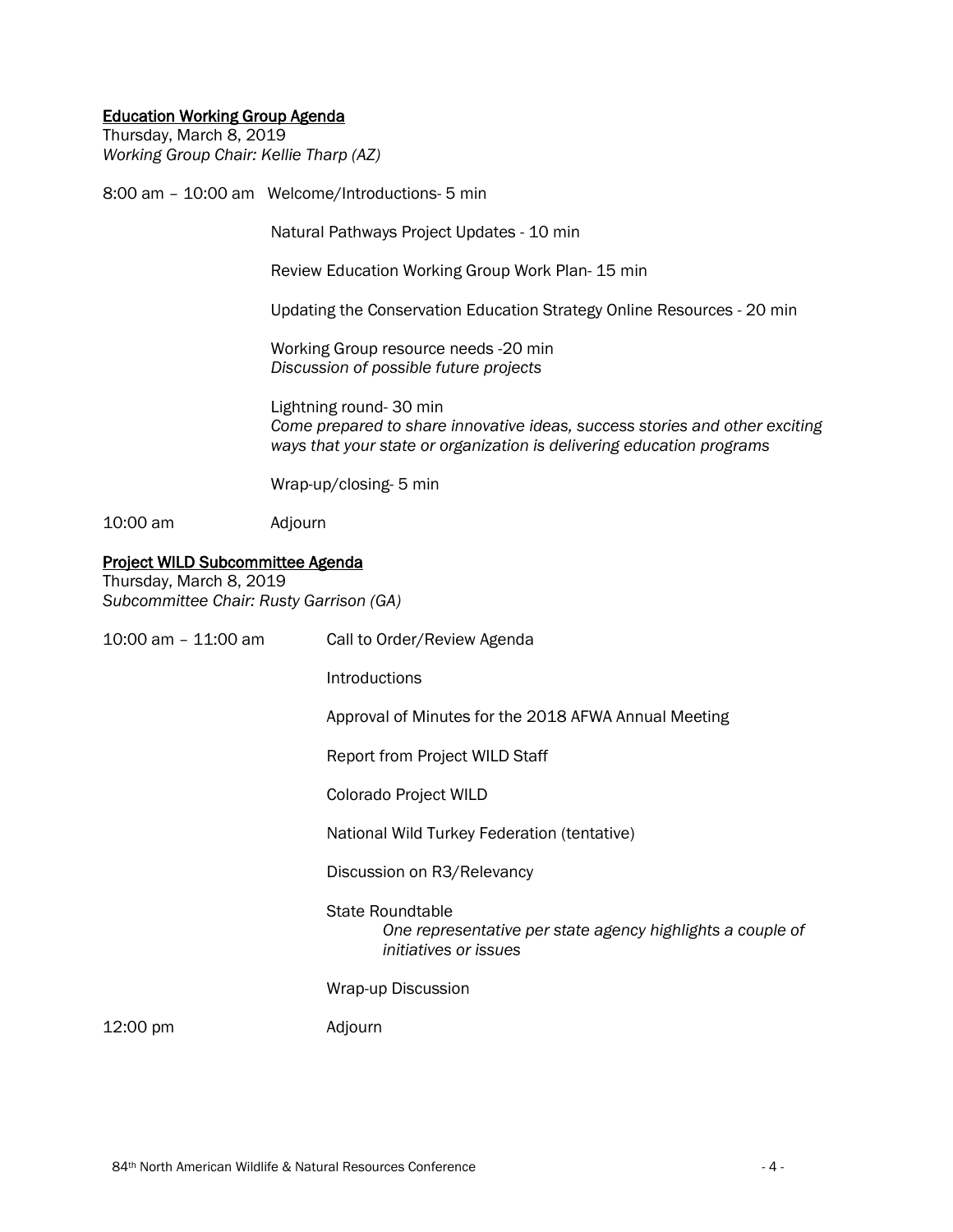## Diversity & Inclusion Working Group Agenda

Thursday, March 8, 2019 *Working Group Chair: Jennifer Newmark (NV) Vice-Chair: David Bugg (TX)*

1:00 pm – 3:30 pm Call to order, introductions, and review of agenda – Jen Newmark (NV)

Diversity Joint Venture Update – David Buggs (TX)

Diversity in Conservation Jobs website update – Jim Serfis (USFWS).

Relevancy Roadmap – Update - Jen Newmark (NV)

Presentation: Resiliency through Diversity: Conservation Conversations – *Brian Wakeling, (NV)*

America's Wildlife Values Discussion *How can we use this information to further work of Diversity & Inclusion? How can we provide assistance to states in meet shifting values?* 

Best Practices Document *Can we provide simple guidance on some things that agencies can implement?*

Stephen Kellert Award Discussion *Solicit discussion about possible nominations* 

Work Plan Review

3:30 pm Adjourn

### Education, Outreach and Diversity Committee Agenda

Thursday, March 8, 2019 *Chair: Tony Wasley (NV) Vice Chair: Paulette Nelson (NJ)*

3:00 pm- 5:00 pm Introductions and Welcome- *Tony Wasley (NV)*

Reports from EOD Subcommittee and Working Groups

- Project WILD- *Rusty Garrison (GA)*
- Diversity & Inclusion- *Jen Newmark (NV), David Buggs (TX)*
- Education *Kellie Tharp (AZ)*
- Outreach *Jenifer Wisniewski (TN)*
- Wildlife Viewing & Nature Tourism *Shelly Plante (TX)*
- Joint Working Group: Education, Outreach and Diversity and Wildlife Diversity and Conservation Funding Committees – *Jen Newmark (NV)*

Relevancy Road Map- Update- *Tony Wasley (NV)*

Alliance for America's Fish & Wildlife Updates- *Sean Saville (AFWA)*

• Next Steps

Update from the Sustainable Use of Wildlife Committee - *Tom Decker (USFWS*)